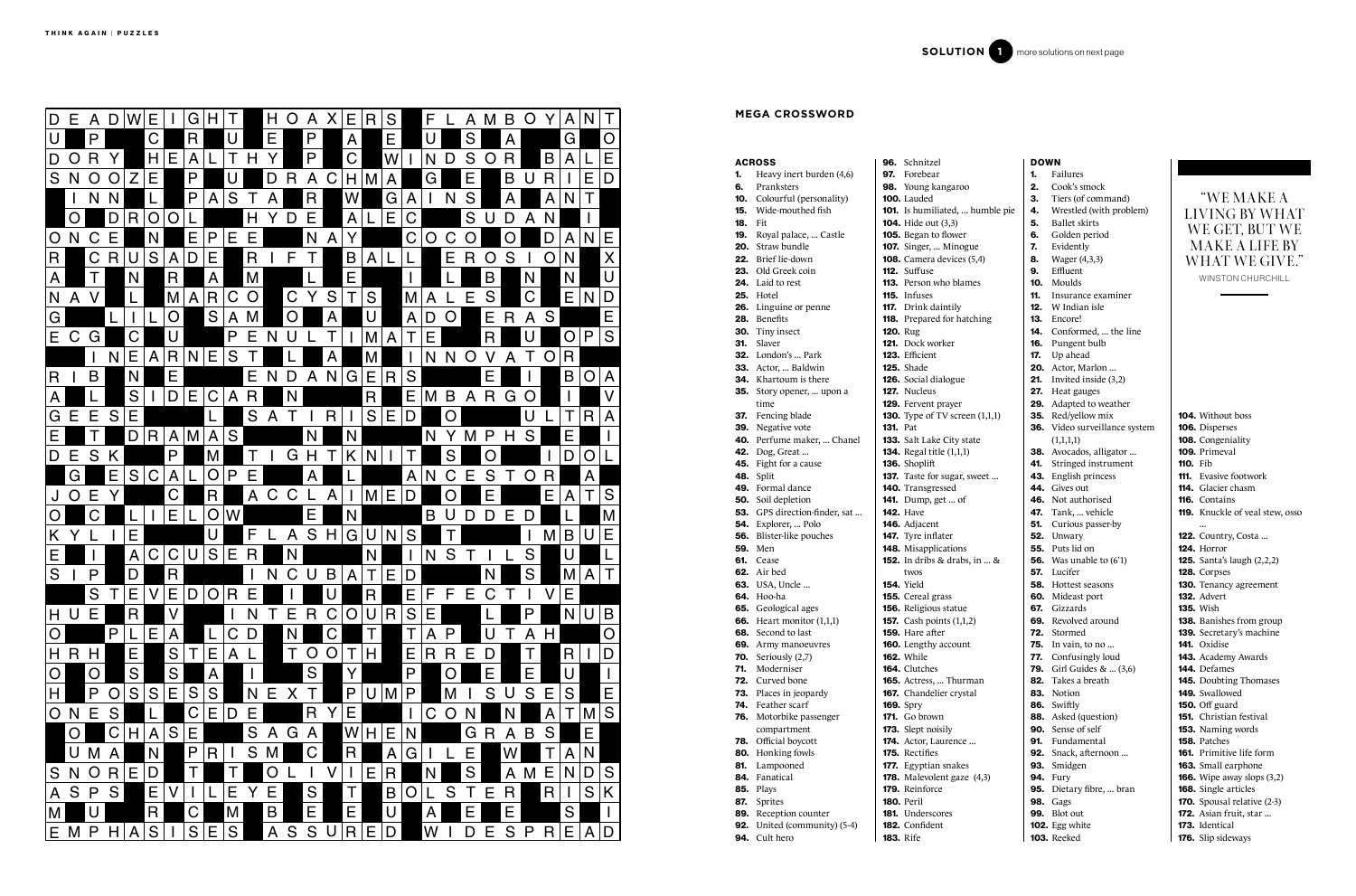### ACROSS

- 1. Disagreed 6. Envious
- 10. Commencing (7,3)
- 15. Corrosive liquid
- 18. Swindled
- 19. Delayed
- 20. Bequest deed
- 22. Vilify
- 23. Grimmest
- 24. Started to confide, ... up
- 25. Allow to
- 26. Army clergyman
- 28. Duelling swords
- **30.** Club's yearly meeting  $(1,1,1)$
- 31. Hair colouring
- 32. Yemen port
- 33. Actor, Benicio Del ...
- **34.** Ahead by a single match
- (3-2)
- 35. Brain area, frontal ...
- 37. Sodium chloride
- 39. Boxing legend, Muhammad
- ... 40. Laugh loudly
- 42. Is the proprietor of
- 45. Guileless
- 48. Burial vault

**50.** Distant planet

- 49. Futile (attempt)
- 136. Scalded 137. Confirmed acceptances
- 53. Fanciful wish, ... in the sky 140. Denture
- **54.** French waterway
- 56. Coke's cola rival
- 59. Despondency
- **61.** Outgoing flow, ... tide
- 62. Abominable snowman
- **63.** Caesar salad lettuce
- 64. Outlaw, Rob ...
- 65. Speak to God
- 66. Physician

113. Wander 115. Bony (face) **117.** This woman

...

- 68. Water between Australia & Africa (6,5) 155. Billiards rod **156.** Catch on 157. Debauched party
	-
- 70. Group of musicians
	-
- 71. Senior citizen 72. Nervous twitch
- 73. Frolicsome
- 74. Uncle Sam (1,1,1)
- 76. In view
- 
- 78. Front tooth
- 
- 
- 69. Post-lunch snack, afternoon
	- 159. Sir ... Newton
		- 160. Lie adjacent to
			- 162. Fashion guru, Christian ...
			- 164. Tropical fruit 165. Unit of resistance
			-
			- 167. Veil netting 169. Locust larva
	- - 171. Composer, Ludwig ... Beethoven
		- 173. Saudi language
		- 174. Cartilage
		- 175. Fell (over)
		- 177. Child's building blocks
		-
		-
		-
		- 180. Stallion
- 92. Dangerous airstrip side-on

85. Keep 87. Drowsy

89. Tattered clothing

breeze 94. Sudden tug 96. Participated

county 108. Persevered

97. Almond-flavoured liqueur 98. Frontiersman, ... Crockett 100. In name only 101. Unspoilt paradise 104. In abundance 105. Washed soap from 107. Ireland's Killarney Lakes 112. Russian mountains 118. Excessively burdened **121.** Joining forces  $(7,2)$ 123. Uncompromising 126. Type of steak **127.** Date of birth  $(1,1,1)$ 129. Active European volcano

120. Congeal

125. Whichever

130. In aid of

- 80. Corrupt payment
- 81. Tactical
- 84. Submit (application)
	- - 178. Leading lady
		- 179. Guiding rule
		-

131. Christmas leg of meat

133. Purpose

 $(1,1,1)$ 

98. Noblemen 99. Assortment 102. Pulled 103. Cold symptom, ... congestion 104. Acrobatics 106. Long-lastingness 108. Comparable 109. Spacecraft's return (2-5) 110. Monotonous 111. Patisserie treat (6,6) 114. On good terms 116. Young hares **119.** UK's House of ... 122. Onto 124. Breakfast or dinner **125.** In the end (2,4) 128. Glamour 130. Frozen dew 132. NZ native 135. Chooses 138. Plug-in (appliances) 139. Voyage of discovery 141. Man of action 143. Hands-on-hips position 144. Seeker 145. Gave sermon 149. Intellectuals 150. Game hunters 151. Bread sections 153. Love passionately 158. Doomed person 161. Produces (offspring) 163. Anxious (2,4) 166. Capital of South Holland, The ... 168. Wolves' homes 170. Kind of coffee 172. Straighten 173. Emollient, ... vera

134. Lion zodiac sign

141. Genetic blueprint for life

142. Decorative tufts 146. ... bitten, twice shy

147. Experts

148. Change of design

152. Assignment

154. Famous English college

|             | <b>181.</b> Cathodes or anodes   |  |  |  |  |  |
|-------------|----------------------------------|--|--|--|--|--|
|             | <b>182.</b> Shush!               |  |  |  |  |  |
|             | 183. Aides                       |  |  |  |  |  |
| <b>DOWN</b> |                                  |  |  |  |  |  |
| 1.          | Sear                             |  |  |  |  |  |
| 2.          | Gullible                         |  |  |  |  |  |
| 3.          | Accursed                         |  |  |  |  |  |
| 4.          | Encroach                         |  |  |  |  |  |
| 5.          | Finely chopped                   |  |  |  |  |  |
| 6.          | Adjudicated                      |  |  |  |  |  |
| 7.          | Achievable                       |  |  |  |  |  |
| 8.          | Intentions                       |  |  |  |  |  |
| 9.          | Sibling                          |  |  |  |  |  |
|             | 10. Scoundrel                    |  |  |  |  |  |
| 11.         | Lip blister $(4,4)$              |  |  |  |  |  |
| 12.         | Lazy                             |  |  |  |  |  |
| 13.         | Yet to be paid                   |  |  |  |  |  |
| 14.         | Collapse (of business)           |  |  |  |  |  |
| 16.         | Pablo Casals' instrument         |  |  |  |  |  |
| 17.         | Shillyshally                     |  |  |  |  |  |
| 20.         | Assault rifle                    |  |  |  |  |  |
| 21.         | Dud car                          |  |  |  |  |  |
| 27.         | Noisy serpents                   |  |  |  |  |  |
| 29.         | Lewd                             |  |  |  |  |  |
| 35.         | Transparent                      |  |  |  |  |  |
|             | 36. Cotton bundle                |  |  |  |  |  |
| 38.         | Savoury jelly                    |  |  |  |  |  |
| 41.         | Needle                           |  |  |  |  |  |
| 43.         | I was, you                       |  |  |  |  |  |
| 44.         | Balkan republic                  |  |  |  |  |  |
| 46.         | Seeks shelter (5,5)              |  |  |  |  |  |
| 47.         | Simplicity                       |  |  |  |  |  |
| 51.         | Large orange vegetables          |  |  |  |  |  |
| 52.         | Discourteous                     |  |  |  |  |  |
|             | <b>55.</b> Red wine grape, Pinot |  |  |  |  |  |
| 56.         | Compositor                       |  |  |  |  |  |
| 57.         | Shillings &                      |  |  |  |  |  |
| 58.         | Creeping (towards)               |  |  |  |  |  |
| 60.         | Solitary                         |  |  |  |  |  |
| 67.         | Priming (gun)                    |  |  |  |  |  |
| 69.         | Move heavily on wheels           |  |  |  |  |  |
| 72.         | Underground stem                 |  |  |  |  |  |
| 75.         | Know-all, smart                  |  |  |  |  |  |
| 77.         | One-eyed                         |  |  |  |  |  |
| 79.         | Collecting & arranging           |  |  |  |  |  |
| 82.         | Australians (colloquial)         |  |  |  |  |  |
| 83.         | Envelops                         |  |  |  |  |  |
| 86.         | Final score                      |  |  |  |  |  |
| 88.         | Jugs                             |  |  |  |  |  |
| 90.         | Creamy dish, chicken             |  |  |  |  |  |
|             | king(1,2)                        |  |  |  |  |  |
| 91.         | Double agent                     |  |  |  |  |  |
| 92.         | Atlanta-based satellite news     |  |  |  |  |  |

service (1,1,1) 93. Morn to eve 94. Baseballer, ... DiMaggio 95. Cereal



#### **MEGA CROSSWORD**

"PEARLS DONT LIE ON THE SEASHORE. IF YOU WANT ONE, YOU MUST DIVE FOR IT." CHINESE PROVERB